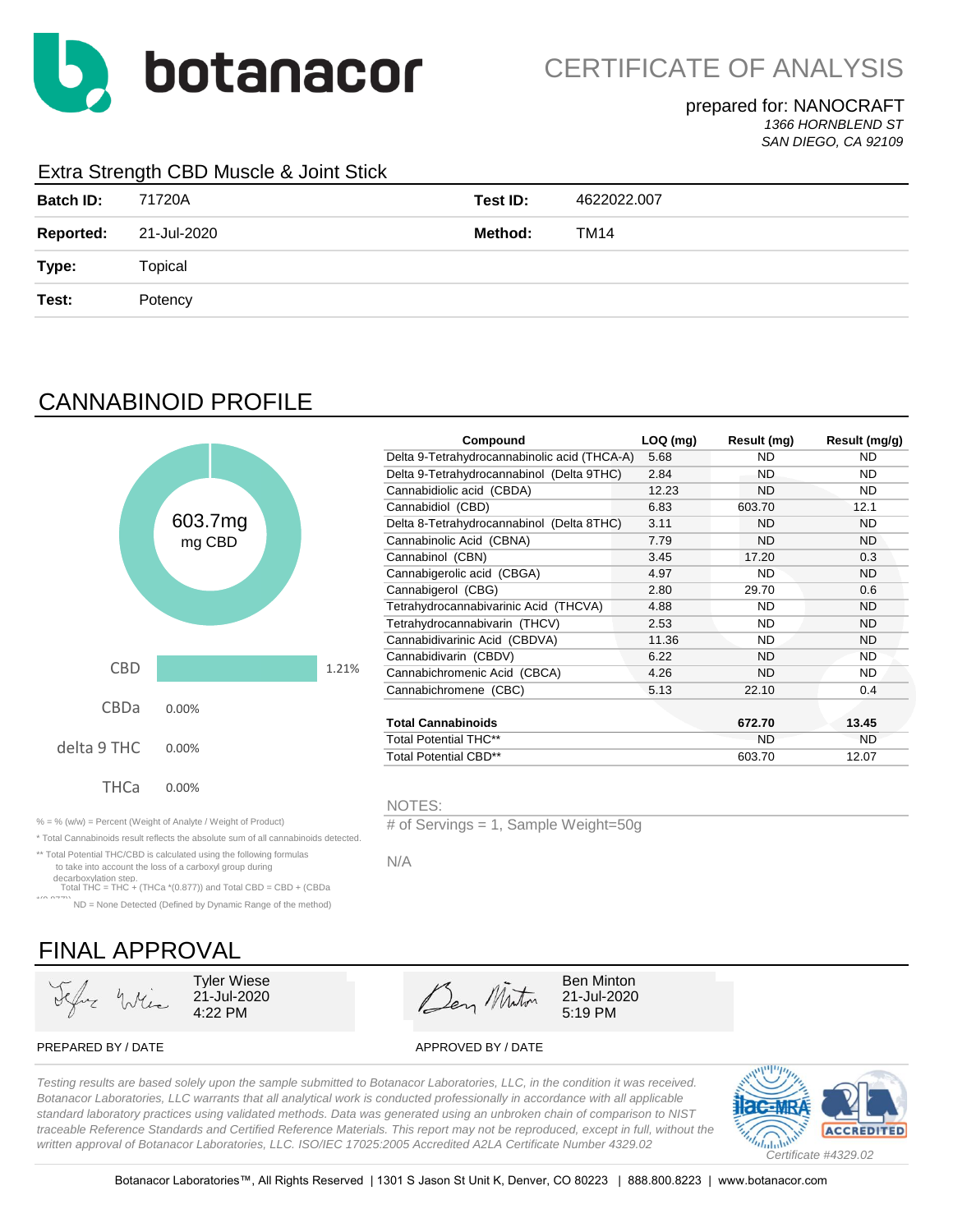

#### prepared for: NANOCRAFT *1366 HORNBLEND ST*

*SAN DIEGO, CA 92109*

### Extra Strength CBD Pain Stick

| <b>Batch ID:</b> | N/A                           | Test ID:                                      | 9288191.026 |
|------------------|-------------------------------|-----------------------------------------------|-------------|
| <b>Reported:</b> | 1-Nov-2019                    | Method:<br>Topical - Test Methods: TM05, TM06 |             |
| Type:            | Topical                       |                                               |             |
| Test:            | <b>Microbial Contaminants</b> |                                               |             |
|                  |                               |                                               |             |

## MICROBIAL CONTAMINANTS

| Contaminant                    | Result (CFU/g)* |
|--------------------------------|-----------------|
| <b>Total Aerobic Count**</b>   | None Detected   |
| <b>Total Coliforms**</b>       | None Detected   |
| <b>Total Yeast and Molds**</b> | None Detected   |
| E. coli                        | None Detected   |
| <b>Salmonella</b>              | None Detected   |
|                                |                 |

*\* CFU/g = Colony Forming Unit per Gram*

\*\* Values recorded in scientific notation, a common microbial practice of expressing numbers that are too large to be conveniently  *written in decimal form.*

*Examples: 10^2 = 100 CFU 10^3 = 1,000 CFU 10^4 = 10,000 CFU 10^5 = 100,000 CFU*

NOTES:

Free from visual mold, mildew, and foreign matter TYM: None Detected Total Aerobic: None Detected

## FINAL APPROVAL

|                    | Robert Belfon<br>l-Nov-2019<br>4:48 PM | much               | David Green<br>1-Nov-2019<br>5:33 PM |
|--------------------|----------------------------------------|--------------------|--------------------------------------|
| PREPARED BY / DATE |                                        | APPROVED BY / DATE |                                      |

*Testing results are based solely upon the sample submitted to Botanacor Services, LLC, in the condition it was received. Botanacor Services, LLC warrants that all analytical work is conducted professionally in accordance with all applicable standard laboratory practices using validated methods. Data was generated using an unbroken chain of comparison to NIST traceable Reference Standards and Certified Reference Materials. This report may not be reproduced, except in full, without the written approval of Botanacor Services, LLC.*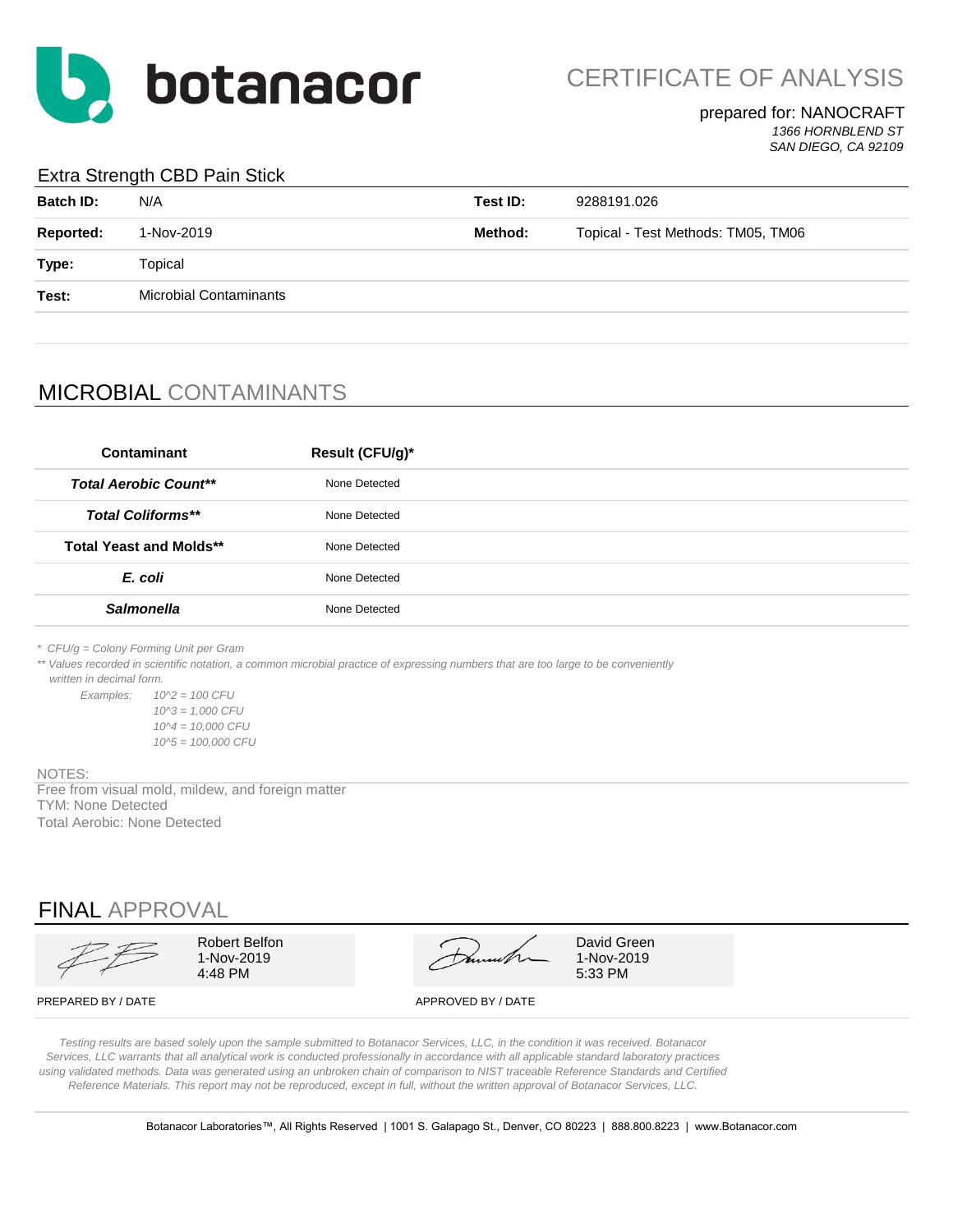

### prepared for: NANOCRAFT

*1366 HORNBLEND ST SAN DIEGO, CA 92109*

#### Extra Strength CBD Pain Stick

| <b>Batch ID:</b> | N/A         | Test ID: | T000028184                                                               |
|------------------|-------------|----------|--------------------------------------------------------------------------|
| Reported:        | 11-Nov-2019 | Method:  | Arsenic = Arsenic EPA 6020A (mod),<br>Cadmium = Cadmium EPA 6020A (mod), |
| Type:            | Other       |          | Lead = Lead EPA $6020A$ (mod),<br>Mercury = Mercury EPA 6020A (mod)      |
| Test:            | Metals      |          |                                                                          |

## HEAVY METALS

| Compound | Reporting Limit (ppm) | Result (ppm) |
|----------|-----------------------|--------------|
| Arsenic  | 0.05                  | 50.05        |
| Cadmium  | 0.05                  | < 0.05       |
| Lead     | 0.05                  | <0.05        |
| Mercury  | 0.05                  | <0.05        |

### FINAL APPROVAL

Samantha Smith

10:41 AM

Sam Smith  $\mathcal{A}$   $\mathcal{A}$   $\mathcal{A}$  Greg Zimpfer 11-Nov-2019  $47/2019$  11-Nov-2019 10:41 AM

PREPARED BY / DATE APPROVED BY / DATE

*Testing results are based solely upon the sample submitted to Botanacor Laboratories, LLC, in the condition it was received. Botanacor Laboratories, LLC warrants that all analytical work is conducted professionally in accordance with all applicable standard laboratory practices using validated methods. Data was generated using an unbroken chain of comparison to NIST traceable Reference Standards and Certified Reference Materials. This report may not be reproduced, except in full, without the written approval of Botanacor Laboratories, LLC.*